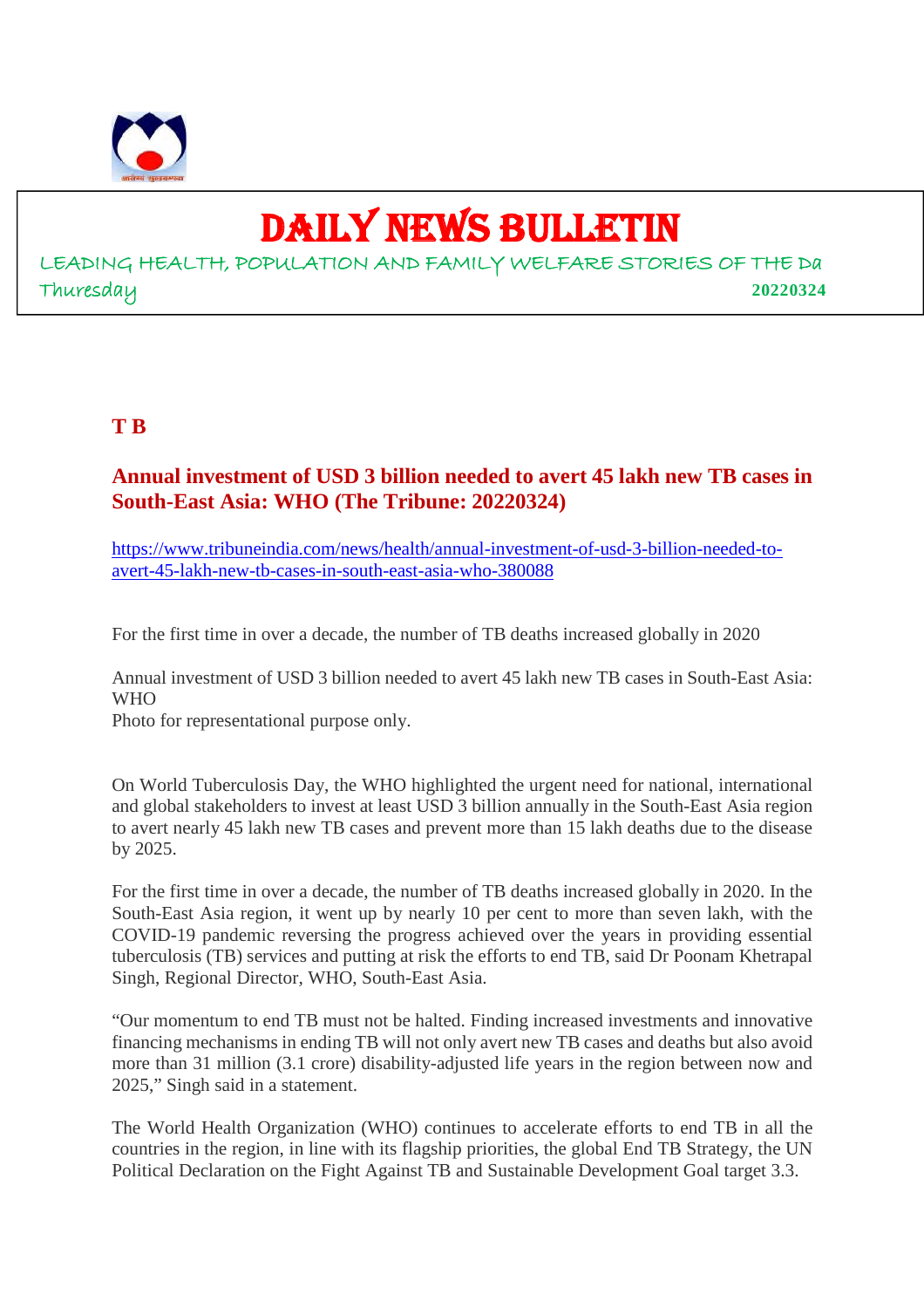Throughout the COVID-19 response, countries have made commendable efforts to maintain essential health services, including for TB. In 2020, India launched a "Jan Andolan" or a people's movement against the disease.

"Achieving the region's USD 3 billion annual investment target is especially important given the impact of the COVID-19 pandemic. In addition to the 10 per cent increase in TB mortality in the region in 2020, case notification dropped from 3.6 million (36 lakh) to 2.6 million (26 lakh) -- the same level as in 2015.

"After five years of growth, the region suffered an economic contraction of -5.4 per cent, pushing tens of millions of people into extreme poverty and exacerbating the social determinants of health," Singh said.

In 2019, almost 23 per cent of the new TB cases in the South-East Asia region were attributable to undernutrition, which has since intensified among the poorest and most vulnerable, she added.

In all the countries in the region, the social and economic support for TB patients must be enhanced, they must be better integrated into social protection services and delineated into measures that are TB-specific, TB-inclusive and TB-sensitive, Singh said.

"Amid the COVID-19 response and in the recovery that will follow, it will continue to be a critical concern," she noted.

Across the region, traditional and innovative financing mechanisms must be explored, Singh said, adding, "Our network of TB-financing agencies must be expanded. Together, we must achieve the highest attainable standards of rights-based, stigma-free, quality-assured, peoplecentric TB preventive, diagnostic, treatment, rehabilitative and palliative care." The WHO called for urgent, sustained and adequate investments in ending TB to save lives and secure a more equitable and sustainable future for all.

#### **IVF embryo**

#### **Scientists can now read whole genome sequencing of IVF embryo (The Tribune: 20220324)**

https://www.tribuneindia.com/news/health/scientists-can-now-read-whole-genomesequencing-of-ivf-embryo-380085

In a paper, published in the journal Nature Medicine, the MyOme team described creating such scores by first sequencing the genomes of 10 pairs of parents who had already undergone IVF and had babies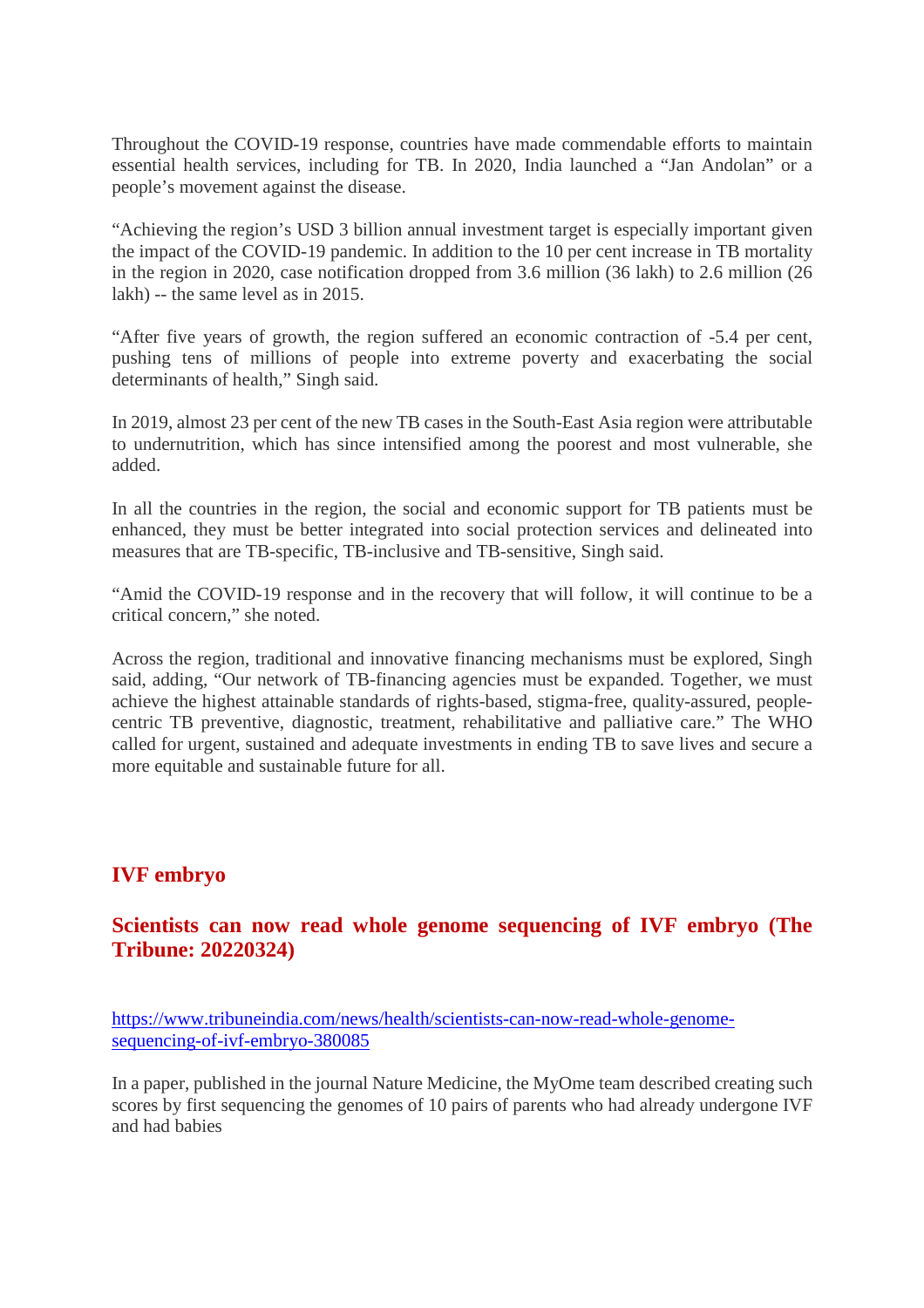In a significant breakthrough, scientists at a US-based gene analytics firm claimed that they can decode almost all the DNA of days-old embryos created via in vitro fertilisation (IVF), the Science reported.

According to MyOme, full sequence of both parents' DNA and resulting "reconstruction" of an embryo's genome with the help of the data, could make it possible to forecast risk for common diseases including heart conditions, autoimmune diseases, cancer, that can develop later in life. The advance is currently available only for adults.

In a paper, published in the journal Nature Medicine, the MyOme team described creating such scores by first sequencing the genomes of 10 pairs of parents who had already undergone IVF and had babies.

The researchers then used data collected during the IVF process: The couples' embryos, 110 in all, had undergone limited genetic testing at that time, a sort of spot sequencing of cells, called microarray measurements.

Such analysis can test for an abnormal number of chromosomes, certain genetic diseases, and rearrangements of large chunks of DNA. By combining these patchy embryo data with the more complete parental genome sequences, and applying statistical and population genomics techniques, the researchers could account for the gene shuffling that occurs during reproduction and calculate which chromosomes each parent had passed down to each embryo. In this way, they could predict much of that embryo's DNA, the report said.

The researchers collected cheek swab samples from the babies and sequenced their full genome, just as they'd done with the parents. They then compared that "true sequence" with the reconstructed genome for the embryo from which the child originated.

The comparison revealed, essentially, a match: For a 3-day-old embryo, at least 96 per cent of the reconstructed genome aligned with the inherited gene variants in the corresponding baby; for a 5-day-old embryo, it was at least 98 per cent, the report said.

Once the embryo genomes were reconstructed, the researchers turned to published data from large genomic studies of adults with or without common chronic diseases and the polygenic risk score models that were derived from that information. Then, they applied those models to the embryos, crunching polygenic risk scores for 12 diseases, including breast cancer, coronary artery disease, and Type 2 diabetes.

The team also experimented with combining the reconstructed embryo sequence of single genes, such as BRCA1 and BRCA2, that are known to dramatically raise risk of certain diseases, with an embryo's polygenic risk scores for that condition-in this case, breast cancer.

The rise of such complex genetic testing in human embryos is alarming, experts argued in a report in Nature. It is because people undergoing IVF are then offered the chance to select an embryo with a perceived low relative risk of developing such diseases. Further, such tests could trigger the unnecessary destruction of viable embryos or induce women to undergo extra cycles of ovarian stimulation to collect more oocytes.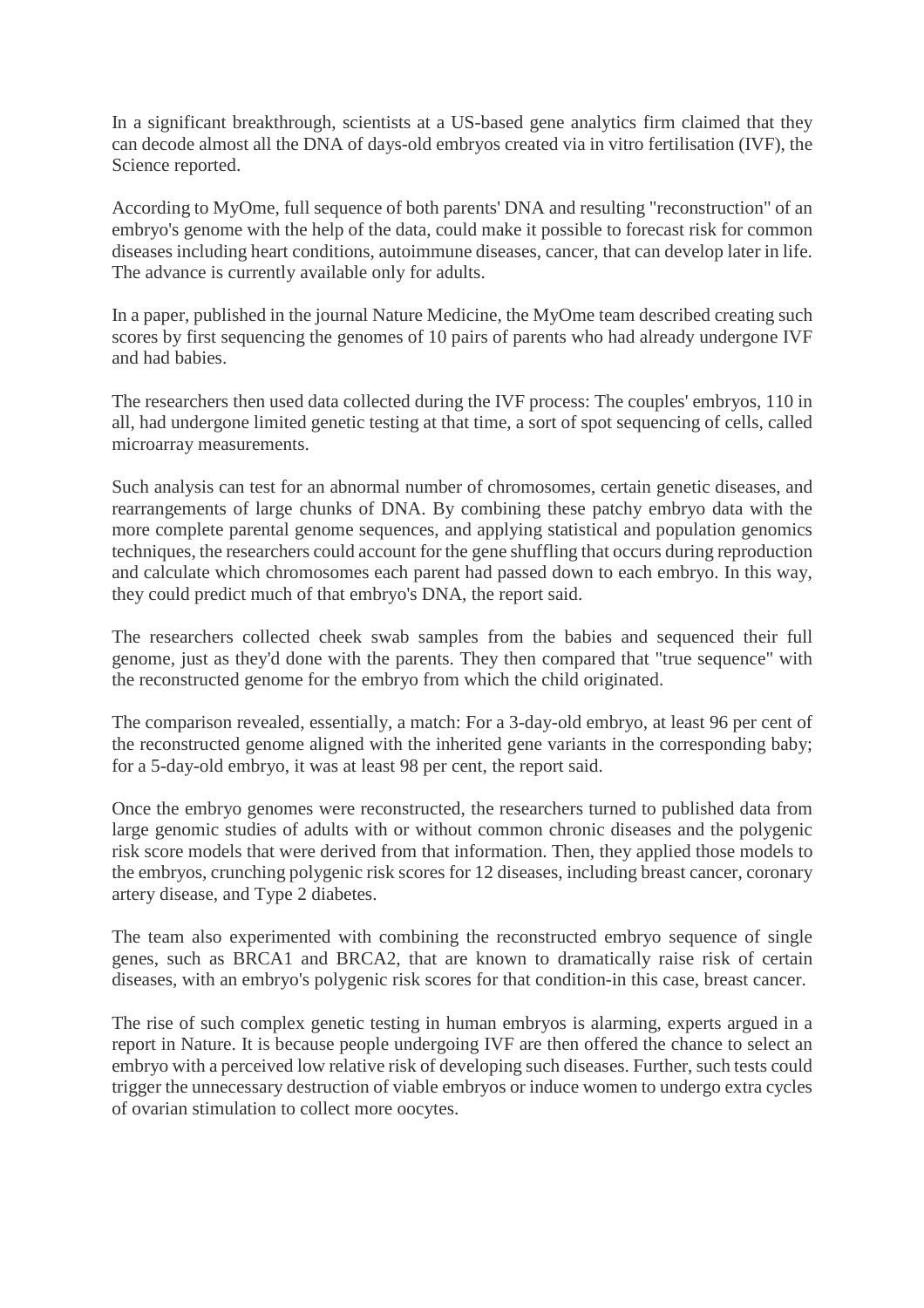#### **vaccination**

#### **Moderna says its low-dose Covid shots work for kids under 6 18 million US children under 5 are the only age group not yet eligible for vaccination (The Tribune: 20220324)**

https://www.tribuneindia.com/news/world/moderna-says-its-low-dose-covid-shots-work-forkids-under-6-380072

Moderna says its low-dose Covid shots work for kids under 6 Photo for representation. Reuters

Moderna's Covid-19 vaccine works in babies, toddlers and preschoolers the company announced Wednesday—and if regulators agree it could mean a chance to finally start vaccinating the littlest kids by summer.

Moderna said in the coming weeks it would ask regulators in the US and Europe to authorise two small-dose shots for youngsters under 6. The company also is seeking to have larger-dose shots cleared for older children and teens in the US.

The nation's 18 million children under 5 are the only age group not yet eligible for vaccination. Competitor Pfizer currently offers kid-sized doses for school-age children and full-strength shots for those 12 and older.

But parents have anxiously awaited protection for younger tots, disappointed by setbacks and confusion over which shots might work and when. Pfizer is testing even smaller doses for children under 5 but had to add a third shot to its study when two didn't prove strong enough. Those results are expected by early April.

Vaccinating the littlest "has been somewhat of a moving target over the last couple of months," Dr Bill Muller of Northwestern University, an investigator in Moderna's pediatric studies, said in an interview before the company released its findings. "There's still, I think, a lingering urgency to try to get that done as soon as possible."

The younger the child, the smaller the dose being tested. Moderna said a quarter of the dose it uses for adults worked well for youngsters under age 6.

Moderna enrolled about 6,900 tots in a study of the 25-microgram doses. Early data showed after two shots, youngsters developed virus-fighting antibody levels just as strong as young adults getting regular-strength shots, the company said in a press release.

Moderna said the small doses were safe, and the main side effects were mild fevers like those associated with other commonly used pediatric vaccines.

Once Moderna submits the data to the FDA, regulators will debate whether to authorize emergency use of the small doses for tots. If so, the Centers for Disease Control and Prevention then will decide whether to recommend them.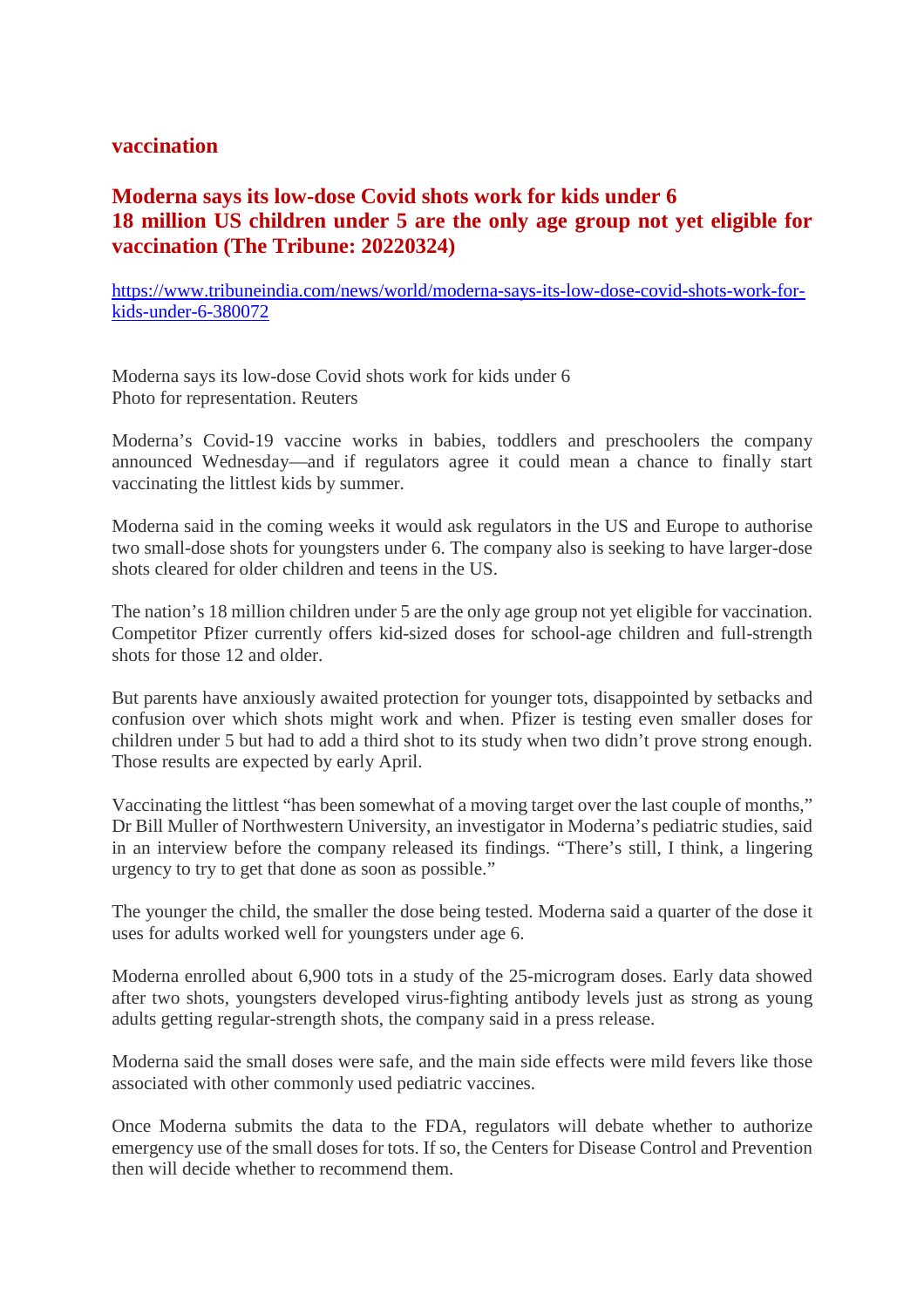While Covid-19 generally isn't as dangerous to youngsters as to adults, some do become severely ill. The CDC says about 400 children younger than 5 have died from Covid-19 since the pandemic's start. The omicron variant hit children especially hard, with those under 5 hospitalized at higher rates than at the peak of the previous delta surge, the CDC found.

Covid-19 vaccines in general don't prevent infection with the omicron mutant as well as they fended off earlier variants—but they do still offer strong protection against severe illness.

Moderna reported that same trend in the trial of children under 6, conducted during the omicron surge. While there were no severe illnesses, the vaccine proved just under 44% effective at preventing any infection in babies up to age 2, and nearly 38% effective in the preschoolers.

Moderna said also said Wednesday it will ask the Food and Drug Administration to clear larger doses for older children.

While other countries already have allowed Moderna's shots to be used in children as young as 6, the U.S. has limited its vaccine to adults. A Moderna request to expand its shots to 12- to 17-year-olds has been stalled for months.

The company said Wednesday that, armed with additional evidence, it is updating its FDA application for teen shots and requesting a green light for 6- to 11-year-olds, too.

Moderna says its original adult dose—two 100-microgram shots—is safe and effective in 12 to 17-year-olds. For elementary-age kids, it's using half the adult dose.

But the FDA never ruled on Moderna's application for teen shots because of concern about a very rare side effect. Heart inflammation sometimes occurs in teens and young adults, mostly males, after receiving either the Pfizer or Moderna vaccines. Moderna is getting extra scrutiny because its shots are a far higher dose than Pfizer's.

The risk also seems linked to puberty, and regulators in Canada, Europe and elsewhere recently expanded Moderna vaccinations to kids as young as 6.

"That concern has not been seen in the younger children," said Northwestern's Muller. AP

#### **Clinical trial in Ayurveda for Rheumatoid Arthritis**

#### **First of its kind clinical trial in Ayurveda for Rheumatoid Arthritis to be conducted (The Hindu:20220324)**

https://www.thehindu.com/sci-tech/health/first-of-its-kind-clinical-trial-in-ayurveda-forrheumatoid-arthritis-to-be-conducted/article65252435.ece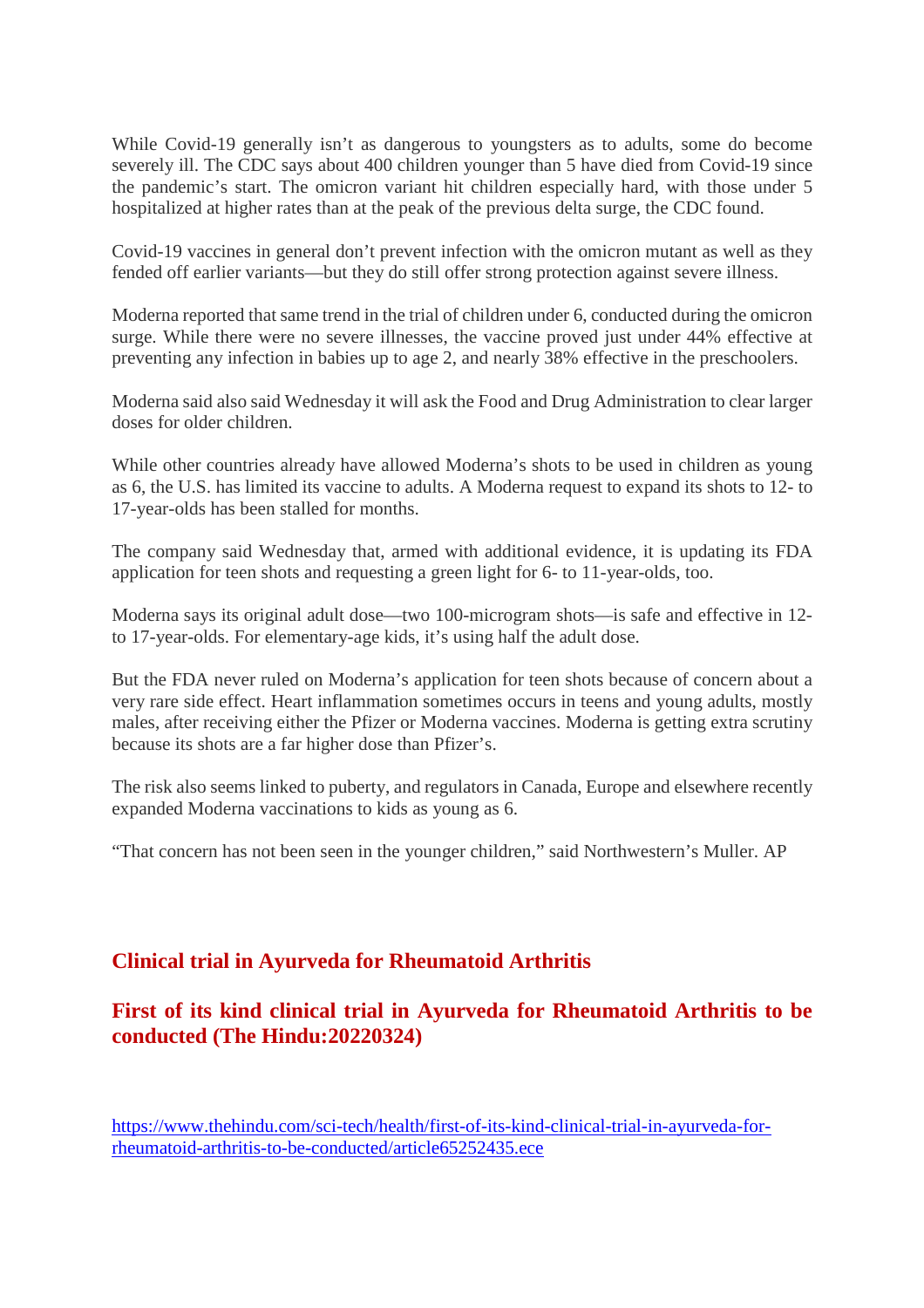Ayush Ministry will conduct the study which will begin in May 2022 and is expected to be completed in next two years

Ministry of Ayush is conducting the world's first multicenter phase III clinical trial examining the efficacy of Ayurveda in the treatment of Rheumatoid Arthritis, said a release issued by the Ministry on Wednesday.

#### **Health Ministry**

#### **Health Ministry issues updated guidelines for imposing COVID-19 curbs (The Hindu:20220324)**

https://www.thehindu.com/news/national/health-ministry-issues-updated-guidelines-forimposing-covid-19-curbs/article65253166.ece

There is need to continue evidence-based decision on restrictions and relaxation, says Health Secretary

With the country all set to relax the COVID-19 restrictions, the Union Health Ministry on Wednesday wrote to the stakeholders, specifying how decisions should be made to identify areas where curbs need to be imposed/continued. Stating that there was need to continue evidence-based decision on restrictions and relaxation, Health Secretary Rajesh Bhushan, in a letter, said a test positivity rate of 10% or more in the last week or bed occupancy of more than 40% on either oxygen supported or ICU-beds were grounds for imposing restrictions.

The Ministry observed that as the case trajectory may vary from State to State, and there would be variation within a State, there was need to take decisions with respect to containment and restriction measures, primarily at the local/sub-national level by the State and district administration concerned.

#### **Disaster Management Act for COVID-19**

#### **No need to invoke Disaster Management Act for COVID-19 containment measures from April (The Hindu:20220324)**

https://www.thehindu.com/sci-tech/health/no-need-to-invoke-disaster-management-act-forcovid-19-containment-measures-from-april-1-union-home-ministry-tellsstates/article65251847.ece

After the expiry of the existing order on March 31, no further order will be issued by the Ministry of Home Affairs.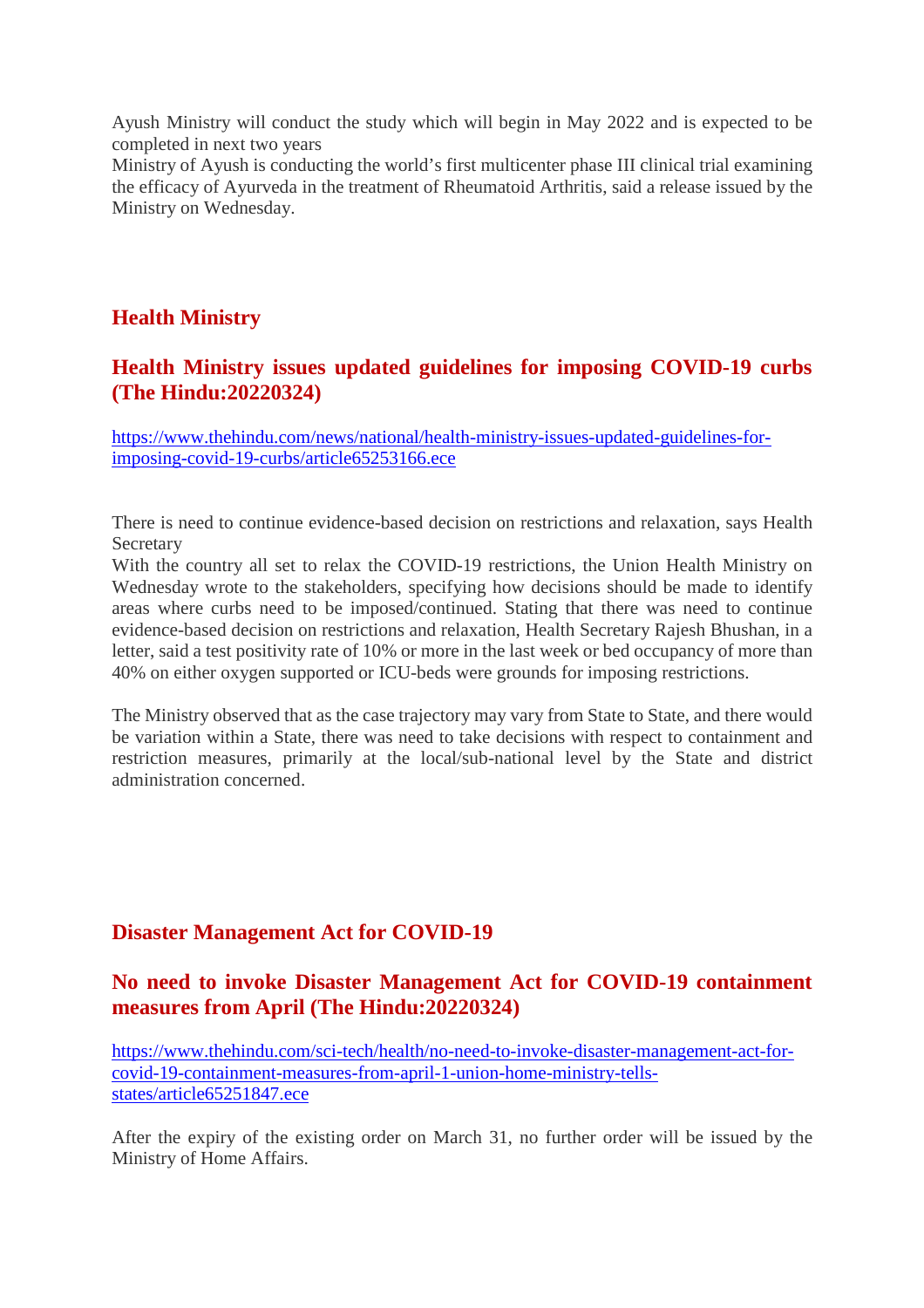In view of the continuous dip in coronavirus cases, the Home Ministry has decided to end all COVID-19 containment measures from March 31, two years after their implementation following the outbreak of the pandemic.

However, wearing of face mask and maintaining social distancing norms will continue as earlier.

Disaster Act provisions

**Disaster Act provisions lifted after 2 yrs of Covid**

**https://epaper.hindustantimes.com/Home/ArticleView**

### No longer treated as a disaster

The Centre will no longer treat Covid-19 as a disaster under the Disaster Management Act, the government informed states in a letter

#### **WHEN WAS DISASTER MANAGEMENT ACT INVOKED?**

**0: The MHA invoked sections of the Act** to issue orders related to the pandemic - a procedure that was crucial since it gave Centre legal power to do so across federal lines HIS WAS THE FIRST TIME that the law, drafted after the 2004 tsunami, was used in India

#### **WHY IS THIS IMPORTANT?**<br>The law allowed the central government to lay down rules for the<br>entire country and for states and the<br>Union government to enforce punitive measures. States can now enforce their own rules.

#### **HEALTH MINISTRY'S ADVISORY ON MASKS**

In a separate letter, health ministry issued an advisory to states. MASKS, SOCIAL DISTANCING, and hand hygiene as part of Covid-appropriate behaviour would need to be followed till WHO formally declares the pandemic to be over **TRACK TRAJECTORIES and keep a close** watch on case numbers REVIEW CONTAINMENT MEASURES if the positivity rate breaches 10% or the number of hospital or ICU beds occupied exceeds 40% of capacity



2 YEARS OF LOCKDOWN: Some critical failures, crucial policy successes have marked 2 years since the nationwide curbs >P8-9 2 YEARS OF LOCKDOWN: Some critical failures, crucial policy successes have marked 2 years since the nationwide curbs >P8-9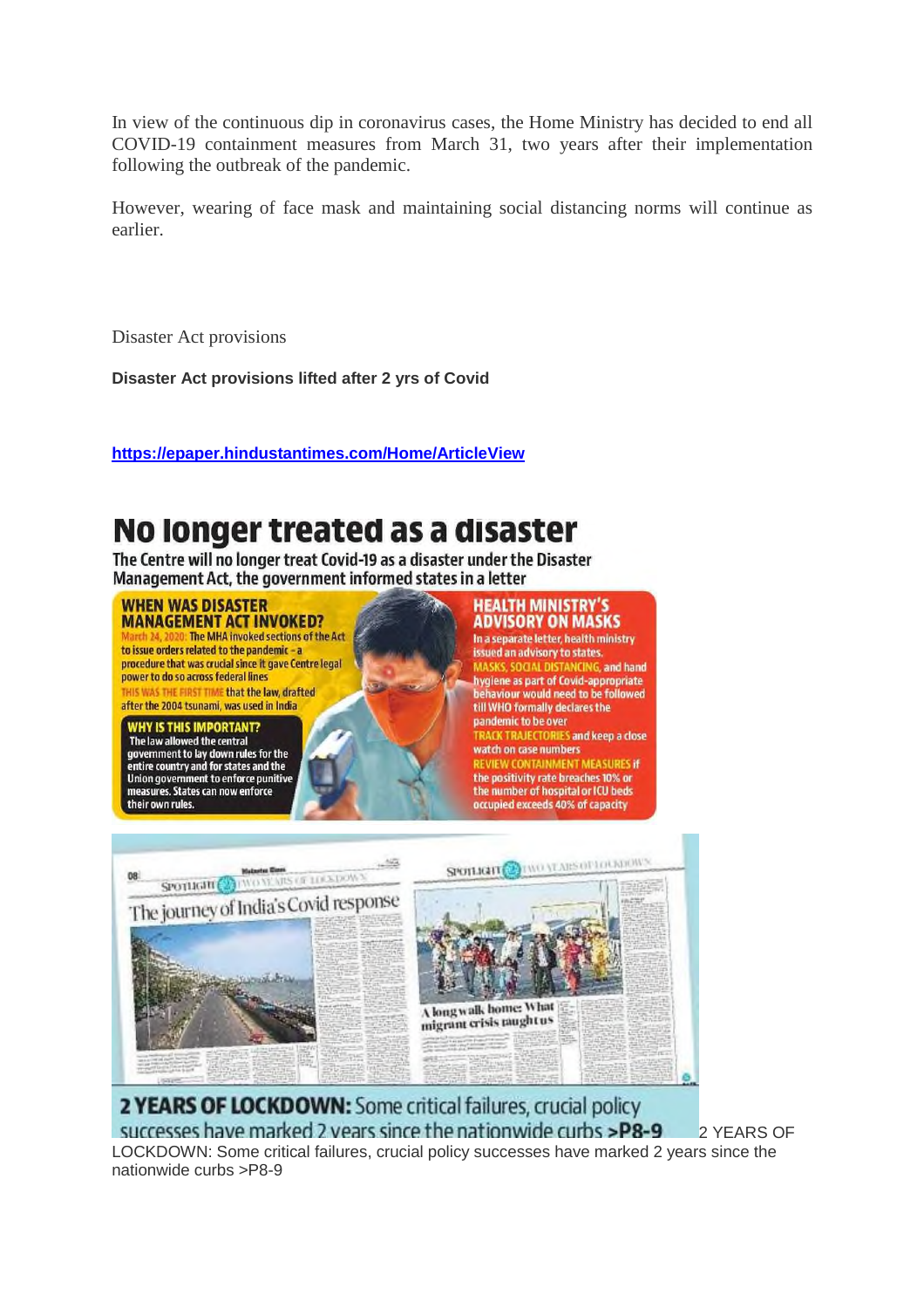The Union government will no longer treat Covid-19 as a disaster under the Disaster Management Act and will discontinue the practice of issuing orders to states on containment measures, India's home secretary said in a letter to the states on Tuesday, but added that some measures such as wearing face masks will continue.

The ministry of home affairs invoked sections of the Disaster Management Act, 2005 (DM Act) on March 24, 2020 to issue orders related to the pandemic—a procedure that was crucial since it gave the Centre legal power to do so across federal lines.The first national lockdown was announced by Prime Minister Narendra Modi on the same day.

Later on Wednesday, the health ministry sent a separate letter to states, advising them to keep a close watch on case trajectories and review containment and preparedness measures if the test positivity rate breaches 10% or the number of hospital or ICU beds occupied exceeds 40% of capacity.

This was the first time that the law, drafted in the wake of the 2004 Tsunami which hit India's eastern coast and killed about 10,000 people, was used in the country. Among other things, it empowers the National Disaster Management Authority (NDMA) to prepare national plans for disaster management and ensure their implementation through state disaster management authorities. States and UTs are bound to follow the Union home ministry's orders under the law.

The federal ex gratia payments to next of kin of those who died due to Covid-related complications are also being given under the provisions of the DM Act and disaster management funds were used for pandemic-related spends.

A home ministry official, who asked not to be named, said the invoking of the DM Act allowed the Centre to issue nationwide orders and gave both central and state governments powers to enforce punishment when people violated Covid-related rules. "The DM Act was invoked at the beginning of the pandemic to implement a national policy and to ensure the compliance of directions issued by the central government for disaster management at the state level. Section 38 of the Act says state governments shall take all measures specified in the guidelines laid down by the national authority, while under Section 51, national or state authorities have powers to take action against anyone refusing to comply ."

"With the revocation of DM act for Covid-19 management, states are now free to make their own guidelines based on ground situation without any mandatory provision," this person added.

In a communication to states and Union territories (UTs) on Tuesday, home secretary Ajay Bhalla said the ministry will no longer issue guidelines or orders from next month but health and family welfare ministry's advisories on Covid-19 containment measures, including the use of face masks and hand hygiene, will continue to guide the overall national response to the pandemic. The last Covid advisory was issued on February 25, asking states to follow a risk-based approach for the reopening of economic activities. It will expire on March 31, marking a milestone for the country in the fight against the coronavirus disease.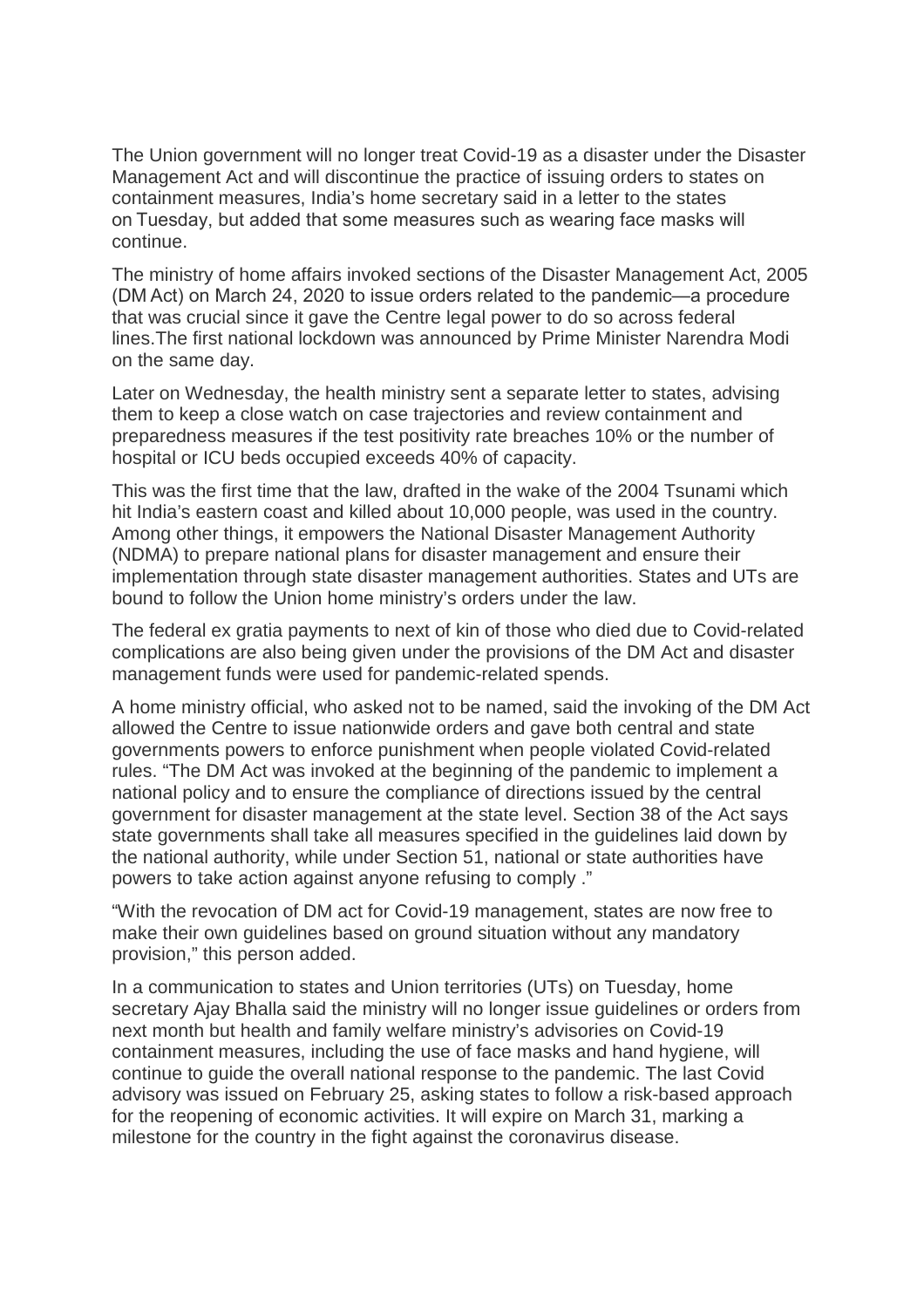Bhalla sought prompt and proactive action as advised by the health ministry wherever any surge in the cases is observed. The moves comes at a time when new Covid-19 cases are at their lowest since late April 2020. A health ministry official, who asked not to be named, said the advisory to keep wearing face coverings will be followed till the World Health Organization formally declares the pandemic to be over. "Covid-appropriate behaviour, especially wearing of mask, will have to continue till WHO declares that the pandemic is over."

In a separate letter, health secretary Rajesh Bhushan told states to set two thresholds—10% test positivity rate and 40% oxygen or ICU bed occupancy—and use them as yardsticks to tweak Covid-19 related rules. "States need to watch the trajectory of cases to ensure that areas reporting positivity rate above 10% and hospital bed occupancy more than 40% should undertake required enforcement, containment and restriction measures," Bhushan said in the letter.

Studies on viral dynamics have shown that face masks are among the most effective tools to minimise the spread of the virus from an infected person. The virus spreads mainly via airborne droplets that are spread when an infected exhales, talks or coughs. Mandatory, universal mask policies also minimise the risk of people accidentally infecting others since people often are highly contagious before they develop any symptoms.

Bhalla said orders and guidelines under the Act for Covid-19 containment have been issued since March 24, 2020. He added the Centre has taken proactive measures to deal with the unprecedented global crisis in coordination with the state governments and UT administrations.

"...over the last 24 months, significant capabilities have been developed for various aspects of management of the pandemic, such as diagnostics, surveillance, contact tracing...the general public has a much higher level of awareness on the Covid-19 appropriate behaviour." He lauded the states and UTs for developing capacities and systems and implementing their specific plans for managing the pandemic.

Bhalla said there has been a steep decline in the number of cases over the past seven weeks or so. He added the total caseload is now 23,913 and the daily positivity rate has declined to 0.28%. Bhalla said 1.8 billion vaccine doses have been administered. "After taking into consideration overall improvement in the situation and preparedness of the government to deal with the pandemic, NDMA has taken a decision that there may not be any further need to invoke the provisions of the DM Act for Covid-19 containment measures."

"Lifting the DM Act is appropriate at this stage of the pandemic in India, when the threat has diminished greatly...However, some elements of Covid appropriate behaviour need to continue till we are confident that a new variant will not pose a serious challenge. This decision suggests a fine balance of confidence and prudence as the pandemic is at a low ebb in India but still causing waves in other parts of the world," said K Srinath Reddy, senior public health expert and founder, Public Health Foundation of India.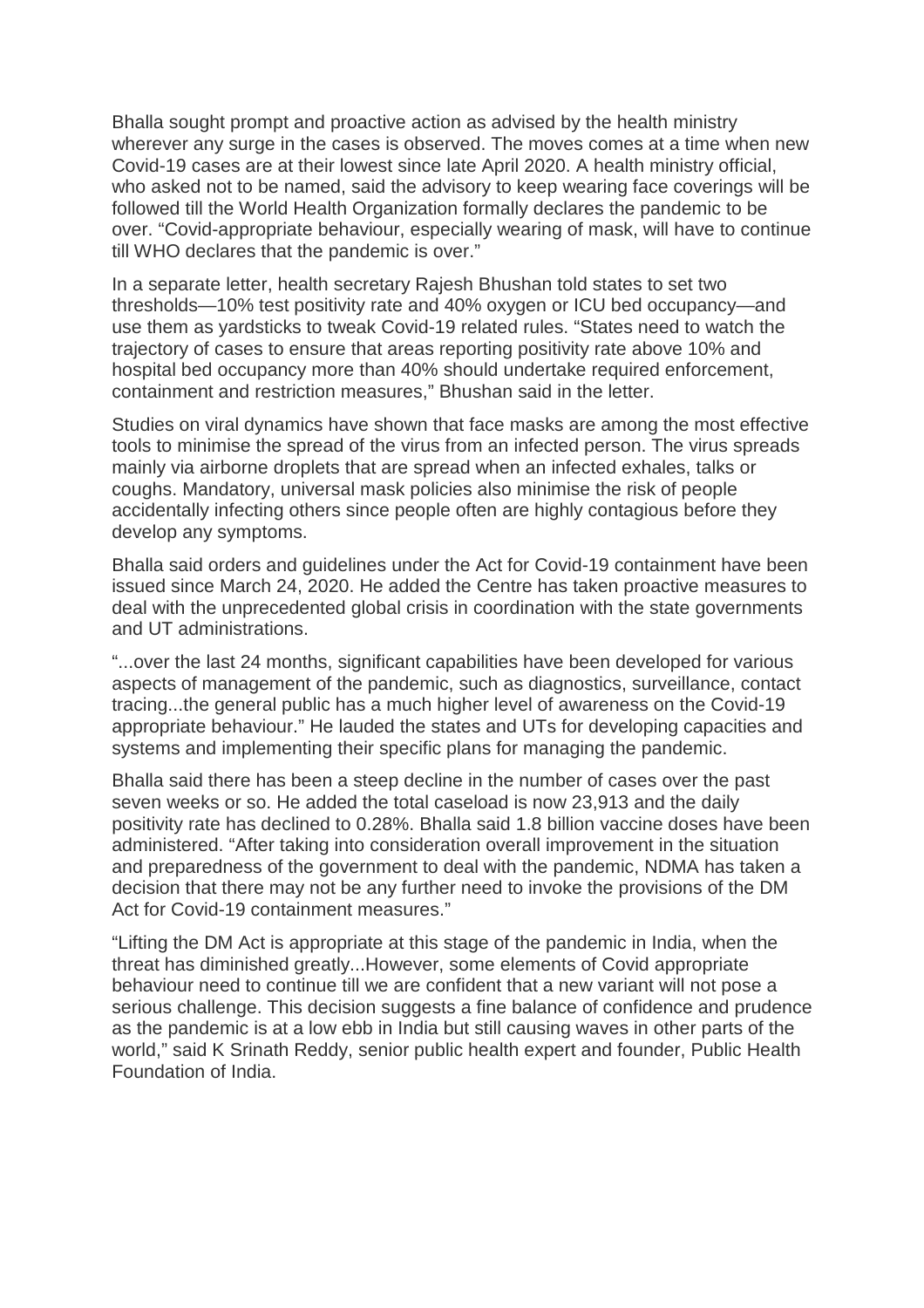#### **India's Disaster Management Act**

#### **Decoding the 1st innings of India's Disaster Management Act (The Hindustan Times:20220324)**

**https://epaper.hindustantimes.com/Home/ArticleView**



DMA was invoked on March 24, 2020 in wake of Covid outbreak.

**HT** 

: With a significant decline in Covid-19 cases across India, the Union ministry of home affairs (MHA) has said that there will be no restrictions by the Centre from March 31, and that no further orders shall be issued by it under the Disaster Management Act, 2005 for pandemic containment.

On Tuesday, Union home secretary Ajay Bhalla wrote to the chief secretaries of all states and Union territories to discontinue the orders and guidelines issued under the Disaster Management Act (DMA). Bhalla is also the chairperson of the National Executive Committee of the National Disaster Management Authority (NDMA).

The letter, however, clarified that the health and family welfare ministry's advisories on Covid-19 containment measures, including the use of face masks and hand hygiene, will continue to guide the overall national response to the pandemic.

DMA was invoked in 2020 for the first time since the legislation came into force in 2005 following the 2004 Tsunami, which hit India's south eastern coast and killed around 10,000 people.

During the last two years, the application of the law has highlighted several intriguing issues and questions of law that the Centre and states had to grapple with when the pandemic was raging with the actions of the executive being brought under the judicial scanner on anvil of public interest.

As the Union government revokes the Act in the wake of improvement in Covid-19 situations, here's a quick review of the evolution of DMA.

#### **The legislative history of the DM Act**

While the concept of disaster management assumed much relevance worldwide after the coronavirus disease outbreak, natural calamities as well as occurrences of man-made disasters,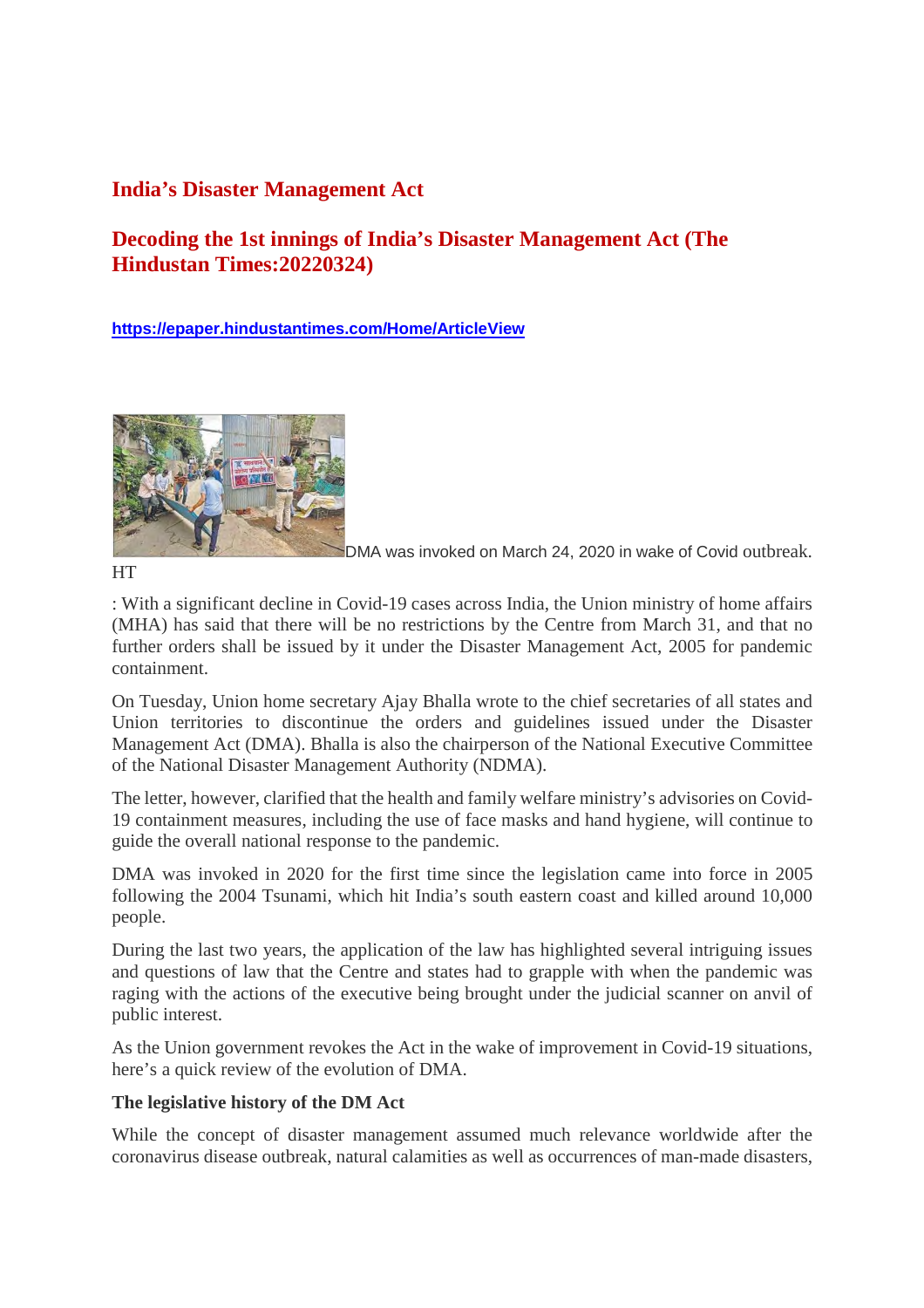ranging from global pandemics to chemical accidents, have always magnified the need for efficient management of resources and deft allocation of responsibilities.

Before the 2005 law came into being, disaster management in India focussed chiefly on a reactive, relief- centric and post-disaster approach. Originally, the Union ministry of agriculture was the designated nodal ministry for disaster management. The armed forces used to be called in during and after disasters to mitigate damage and save lives.

In 1999, Odisha suffered a devastating cyclone followed by severe floods that claimed about 10,000 lives and destroyed property worth \$4.5 million. The tragedy led to the constitution of the Orissa Disaster Management Authority, the first disaster management authority established in India. The state also formed a special force to deal with disaster management immediately, besides laying down standard operating procedures (SOP) .

The Bhuj earthquake of 2001, one of the most devastating in recent times, prompted the Gujarat government to become the next Indian state to set up a disaster management authority to undertake rehabilitation and reconstruction programmes in the earthquake affected areas of the state.

The trigger for a national law, however, was the Indian Ocean Tsunami of 2004, which claimed nearly 10,000 lives in India ; that's when parliament decided to legislate a single, comprehensive law to address disaster management. The Act received presidential assent in January 2006.

#### **Scope and salient features of DMA**

The Act sought to usher in a paradigm shift in the conventional regime of disaster management by focussing equally on preparedness as well as mitigation. Its statement of objective reads that it is "an Act to provide for the effective management of disasters and for matters connected therewith or incidental thereto".

The law, enacted for prevention and mitigation effects of disasters and for undertaking a holistic, coordinated and prompt response to any disaster situation, is applicable to the whole of India. Through various provisions, DMA seeks to provide requisite institutional mechanisms to draw up and monitor the implementation of disaster management plans, and ensuring measures by various wings of the central and state governments.

The Act designates MHA as the nodal ministry for steering overall national disaster management.

It prescribes four entities at the national level. NDMA, which functions under the chairmanship of the Prime Minister, is tasked with laying down disaster management policies and ensuring timely and effective response mechanism across the country. It is also entrusted with drafting a national plan and laying down guidelines to be followed by the state authorities in drawing up the state plans.

The National Executive Committee consists of secretary level officers of the central government, assigned to assist NDMA. Union home secretary Bhalla is currently the chairman of this Committee.

The National Institute of Disaster Management (NIDM), which is the third entity at the national level, is an institute for training and capacity development programs for disaster management.

The National Disaster Response Force (NDRF) refers to trained professional units that are called upon for specialised response to disasters.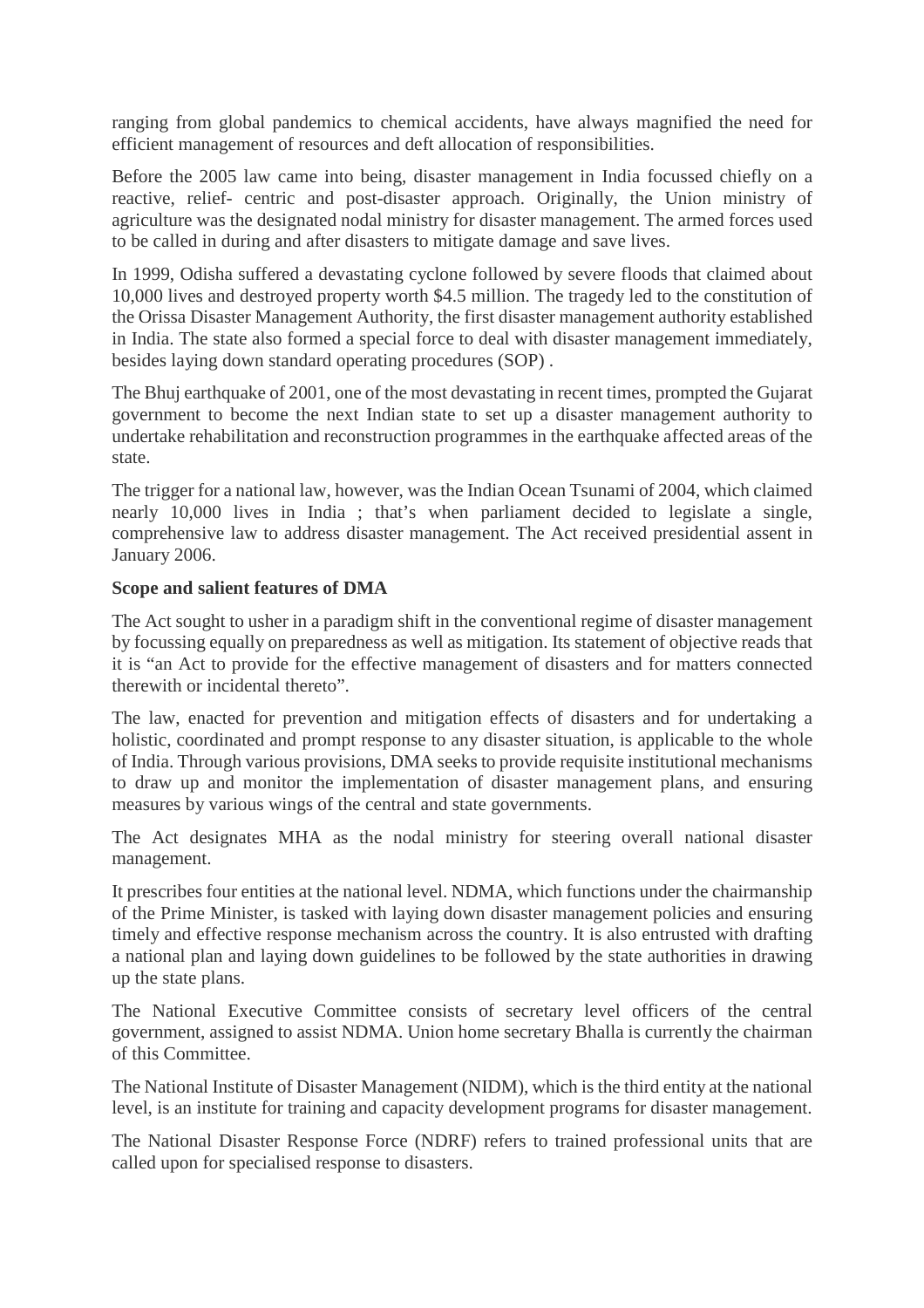The Act also provides for the constitution of state disaster management authorities under the chairmanship of the chief ministers and district disaster management authorities under the chairmanship of district magistrates, responsible for, among other things, drawing plans for implementation of national plans. The law prescribes that concerned ministries or departments draw up department-wise plans in accordance with the national disaster management plan.

The Act further contains the provisions for creation of funds for disaster response and the national fund for disaster mitigation and similar funds at the state and district levels.

DMA also has provisions invoking civil and criminal liabilities resulting from violation of provisions of the law, including punishment for wrongful claim of relief, assistance or any other benefit in consequence of any disaster; misappropriation of money or materials allocated for providing relief in disaster struck regions, and raising false alarms in relation to severity of any disaster and causing panic. Public officials can also face criminal prosecution for defying the orders issued under the Act or abetting other offences. The maximum punishment for committing offences as defined under DMA is two years in jail and a fine.

#### **Supreme Court order on ex gratia for Covid deaths and DMA**

In the wake of the threat caused by the outbreak of Covid-19, DMA was invoked by the Centre on March 24, 2020. Given the nature of the crisis, the powers of MHA were delegated to the Union ministry of health and family welfare (MoHFW) in accordance with Section 10, which prescribes monitoring the implementation of the national disaster management plan as prepared by the concerned ministry or department of the central government.

A spate of measures were announced to contain the spread of the infection. Orders issued under DMA included lockdowns; compulsory wearing of masks; regulation of supply and price of masks, medicines, and other medical devices; and warnings against circulating false information and creating mass panic.

In May 2021, advocates Gaurav Kumar Bansal and Reepak Kansal moved the Supreme Court by way of two separate public interest litigations, demanding payment of ex gratia amount of ₹4 lakh to the families of those who died of Covid-19. The lawyers banked upon the 2015 central government guidelines issued under the DMA which fixed the ex gratia amount of ₹4 lakh for deaths due to disasters.

But the government opposed the plea, arguing that the 2015 guidelines recommended financial relief against only 12 specific identified disasters on the national level — cyclone, drought, earthquake, fire, flood, tsunami, hailstorm, landslide, avalanche, cloudburst, pest attack, frost, and cold wave. It contended no ex gratia was payable under DMA since Covid-19 is not a notified disaster, and that the Finance Commission, in October 2020, also recommended against including the pandemic as a disaster for providing monetary relief. A conscious decision was taken to use the fund from NDRF and SDRF for the purpose of creating infrastructure, hospitals, testing, vaccination, ICU facilities and other allied matters, including providing food to poor/migrant labourers, and not to pay ex gratia assistance, argued the Union government.

But the top court rejected the Centre's arguments, citing the relevant provisions of DMA. It underlined that Section 12 of the DMA casts a legal duty upon the Union government to recommend guidelines for the minimum standards of relief to be provided to persons affected by disaster and these guidelines must also include the provision for "ex gratia assistance on account of loss of life" as well as for damage to houses and for restoration of means of livelihood.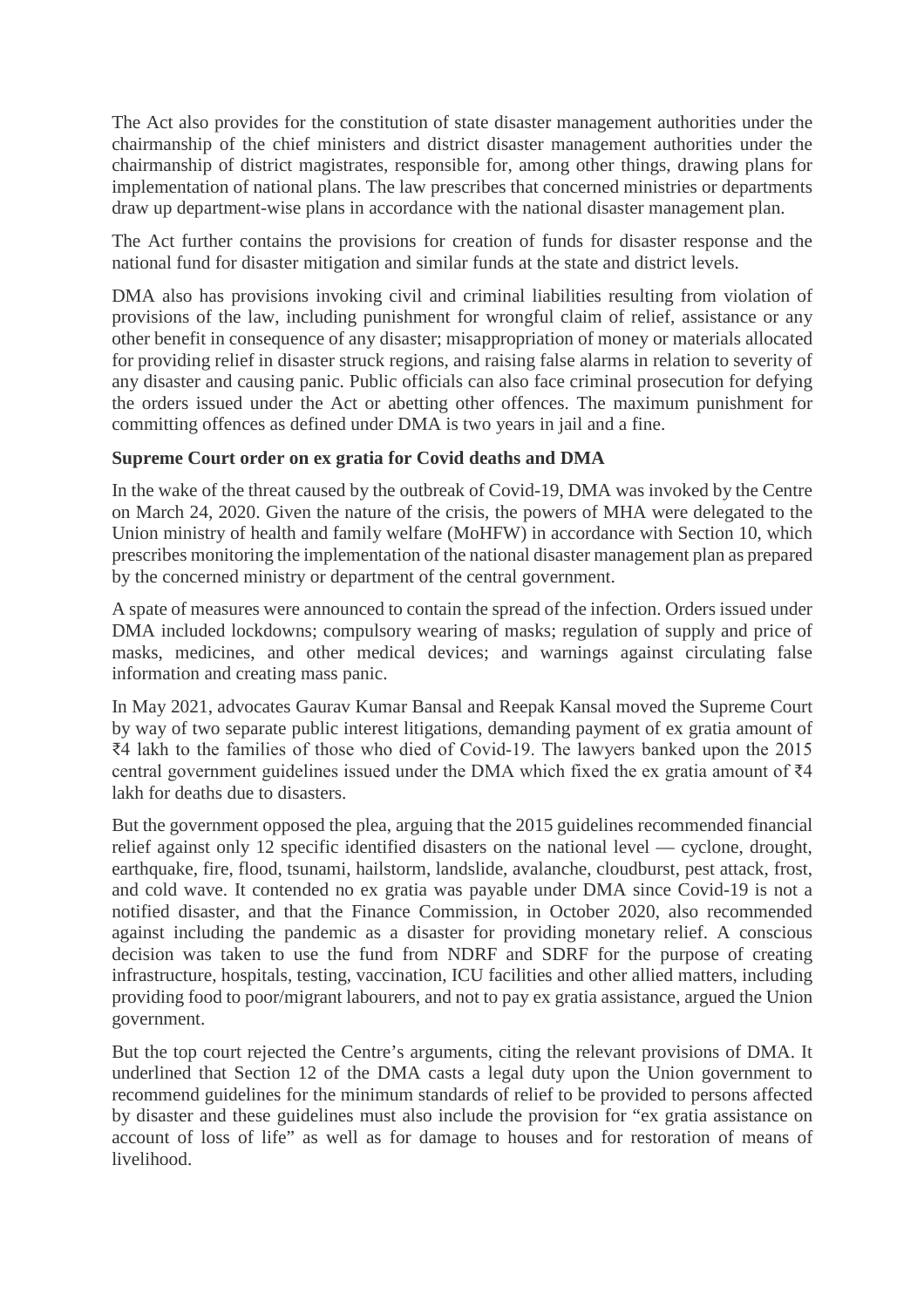The court shot down the Centre's contention that it was not bound to provide ex gratia payments since Covid-19 was different from "natural disasters" such as floods and earthquakes, the Disaster Management Act will have to be interpreted as a scheme under which ex gratia was only recommendatory and not mandatory.

Emphasising that the beneficial provision of the legislation must be literally construed so as to fulfil the statutory purpose, and not to frustrate it, the bench noted that once Covid-19 was notified as a "disaster" under DMA, it was mandatory to contemplate a scheme for ex gratia for loss of life.

"Not recommending any guidelines for ex gratia assistance on account of loss of life due to Covid-19 pandemic, while recommending other guidelines for the minimum standards of relief, it can be said that the national authority has failed to perform its statutory duty under Section 12 and therefore a writ of mandamus is to be issued to the national authority to recommend appropriate guidelines for ex gratia assistance," held the bench.

Following the court verdict, NDMA, in September 2021, recommended  $\overline{550,000}$  as ex gratia for the families of those who died of Covid-19, adding the amount should be distributed by the states from SDRFs. On October 4, 2021, the top court ratified the Centre's ex gratia scheme and directed for swift disbursement of financial relief. The Supreme Court is also monitoring the implementation of its order on ex gratia and has issued a slew of directives on dissemination of its judgment and to enable people file claims for compensation without much hassle.

#### **What changes after revocation of DMA provisions**

The Centre's missive clarifies that Covid-19 is no more classified as a national disaster in India. Therefore, the Union government shall not issue further directions to the states as part of the national plan under DMA to deal with the pandemic.

While the health and family welfare ministry's advisories on Covid-19 containment measures, including the use of face masks and hand hygiene, will continue, the state governments will also be at liberty to take appropriate steps under the other provisions of the law, including the Epidemic Diseases Act, 1897 in case of a sudden outbreak or threat of an outbreak of Covid-19 yet again.

Under the Epidemic Diseases Act, states are still empowered to prescribe regulations for inspection of persons travelling from other states, or segregation in hospitals, temporary accommodation, or of persons suspected by the Inspecting Officer of being infected with any such disease.

Operation of various public institutions such as malls, gymnasiums, cinema halls, conference halls etc. in specific regions can be regulated by state governments under this law, in their wisdom, as preventive measures to contain the infection or in situations of public health emergencies.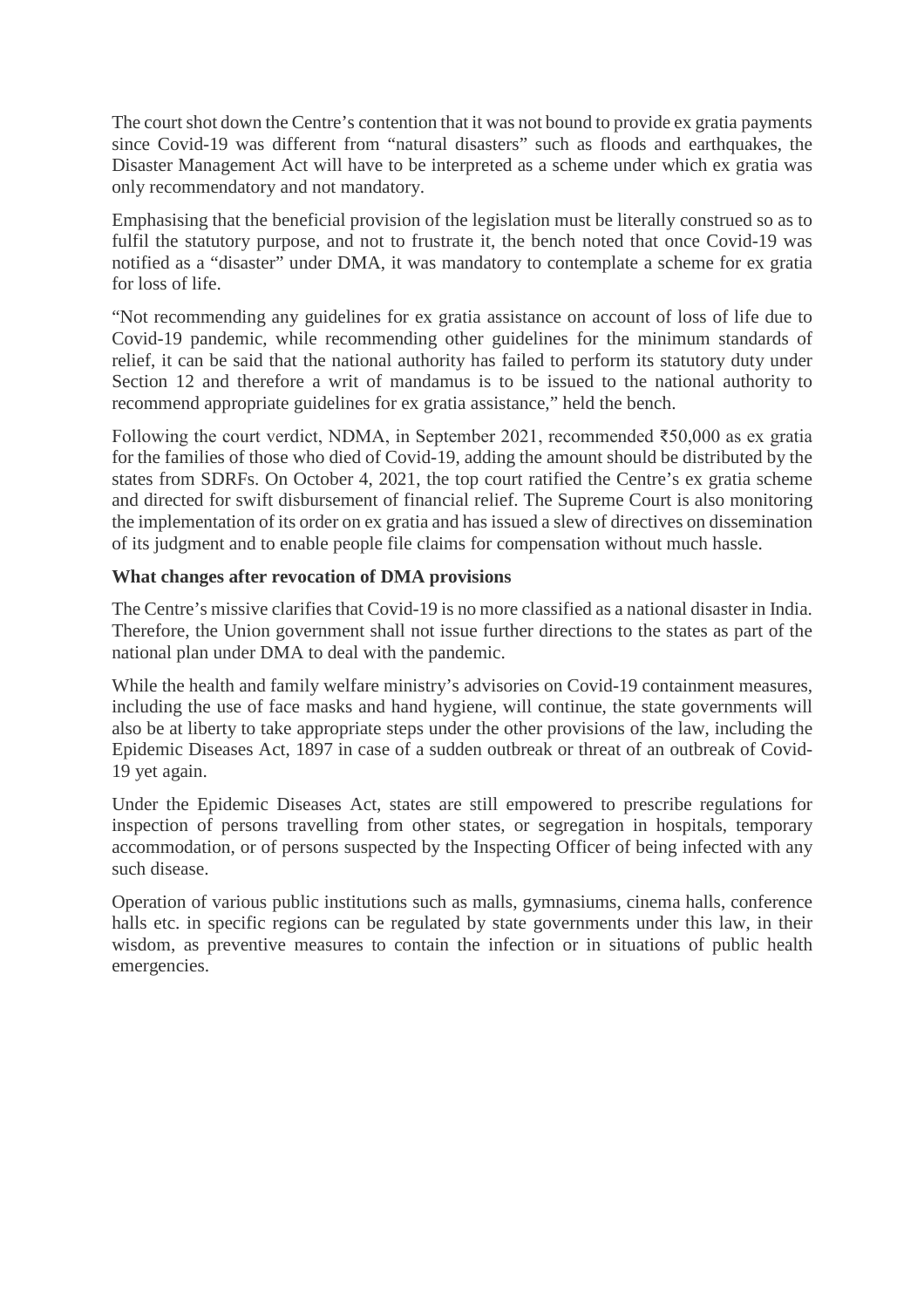#### **Healthy eating:**

**Healthy eating: Simple diet tips to lower cholesterol While high levels of "good" HDL cholesterol are beneficial, too much "bad" LDL cholesterol can lead to heart conditions. (The Indian Express: 20220324)**

https://indianexpress.com/article/lifestyle/health/cholesterol-free-diet-tweaks-tips-7811861/

immunity, healthy dietHere's how you can tweak your diet (Source: Getty Images/Thinkstock) "Cholesterol (a waxy substance that starts coating arteries and pathways of the body) is much needed by the body as the cells, membranes and nerves are made up of it. But in many cases it can tip over, leading to heart disease and other issues," macrobiotic nutritionist Shonali Sabherwal said in an Instagram post.

Also Read |Weight loss: Are you guilty of making these diet mistakes?

While high levels of "good" HDL cholesterol are beneficial, too much "bad" LDL cholesterol can lead to heart conditions. If you have been recently diagnosed with bad cholesterol, it is important to make certain lifestyle changes, starting right from your diet.

Plant-based diet includes vegetables, fruits, legumes, nuts and whole grains, which are naturally rich in components such as soluble fibre, soy protein and plant sterols, and are often recommended for maintaining cholesterol levels.

Diet tweaks suggested by Sabherwal:

\*Increase magnesium (acts like a statin, preventing more build-up)

\*Drink green tea (reduce LDL cholesterol)

\*Eat more fibre from whole grains (soluble fibre). "That's why you hear a lot of people recommending psyllium husk to lower cholesterol," said Sabherwal.

\*Add vitamin K2 (reduces serum cholesterol)

\*Add coconut oil (cold pressed) balances LDL to HDL ratio

\*Add garlic (lowers total cholesterol)

\*Add chia or flax seeds or fish oils (increases omegas)

\*Stay away from trans fats, processed foods, sugar, smoking and too much alcohol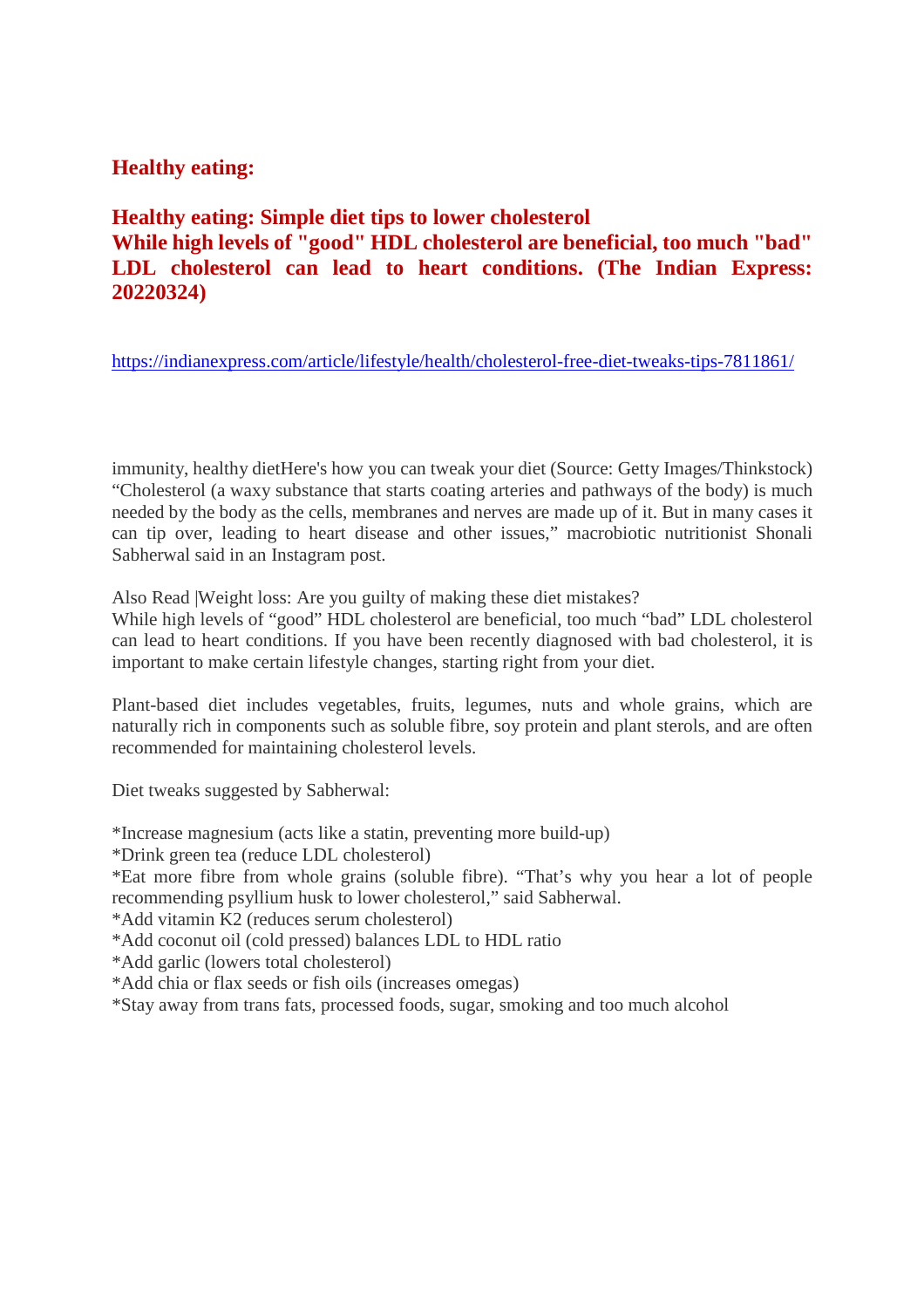#### **Menstrual pain**

#### **Expert shares Ayurvedic tips to manage menstrual pain, signs of a healthy period**

**"Strenuous activities can aggravate vata and lead to pain and bleeding problems," said ayurvedic practitioner Dr Varalakshmi Yanamandra (The Indian Express: 20220324)**

https://indianexpress.com/article/lifestyle/health/manage-menstrual-pain-ayurveda-tips-7816762/

what is infertility, what causes infertility, signs and symptoms of infertility, infertility in women, signs of infertility in women, reproductive health in women, indian express newsSome women have mild periods for a few days, while others have heavy periods and terrible cramps regularly. (Photo: Getty/Thinkstock)

Many women experience nausea, bloating, cramps and pain during their period. While there are many remedies for the same, experts advise to understand the body and identify the root cause to treat it efficiently.

Also Read |Period pain: Gynecologist explains the causes and ways to manage it Dr Varalakshmi Yanamandra recently took to Instagram and explained in detail about period pain as per Ayurveda, and also shared some handy tips to manage it.

"The menstrual phase, as per Ayurveda, is a vata dominant phase. Vata is the one that moves downward and is responsible for free flow of menstrual blood. When we do strenuous activities, it can aggravate vata and lead to pain and bleeding problems," the Ayurvedic expert said in a post on Instagram.

According to Dr Varalakshmi, it is also important to maintain a routine and do exercises that suit the body at different phases of the monthly cycle. "If you suffer from PMS symptoms like heavy bleeding, headaches, and stress, then strenuous exercises like HIIT, and late nights during the luteal phase are the most common reason," she shared.

Also Read |'Still quite unpleasant': Lilly Singh opens up about 'painful' menstrual cramps Signs of a healthy period, as per Ayurveda

\*Bright red in colour \*No staining \*No foul odour

Period-exercises-pexels Light exercise during your periods may help you find relief but not too much. (Source: Pexels)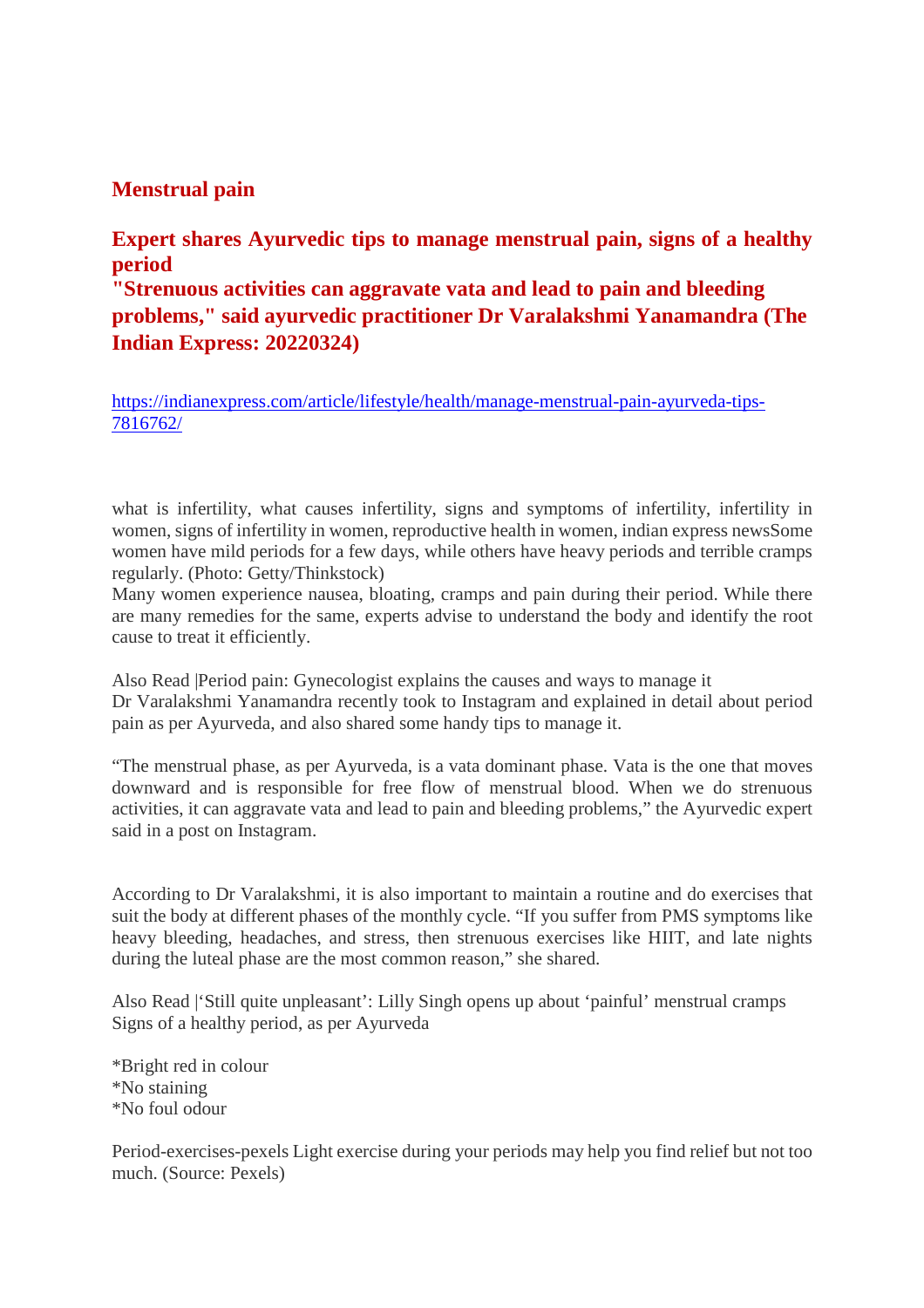Tips that can help manage pain

\*Reduce physical strain during luteal phase and period.

\*Ensure you have good bowel movement.

\*Sip warm water through the day.

\*Make small turmeric balls with water (pea size) and have them on empty stomach on first day of period till third day.

\*Take rest and eat simple food like rice congee, soups, and sautéed vegetables.

She also recommended seeking treatment if case of extreme symptoms. "These are some of the best ways to manage period pain but sometimes you need help from a practitioner who can help to bring balance back," she said.

#### **Yoga and Physical Fitness**

#### **How yoga changes the brain and helps you find peace According to an expert, yogasana can help one develop and maintain a "healthy and disease-free body". (The Indian Express: 20220324)**

https://indianexpress.com/article/lifestyle/health/yoga-brain-peace-body-aging-7805213/

how does yoga help the mind, how does yoga help the body, yoga for mindfulness, yoga effects on the brain, meditation, aging, process of aging, indian express newsThe sensory organs and bodily responses are controlled by the central nervous system, which consists of the brain and the spinal cord. (Photo: Getty/Thinkstock)

A lot of people around the world turn to yoga for both physical health and inner peace. While its benefits on the body are visibly seen, what happens inside the brain? It is a known fact that regular practice of yoga can boost mental health, but how does it actually happen?

According to Rajesh Singh Maan, a spiritual yoga guru and sacred sciences teacher, popularly known as Acharya Advait Yogbhushan, the brain ages with the body. "The most natural cause of aging is the effect of gravity on our spinal cord. There are significant conditions that contribute to acceleration of the process like obesity or a poor immune system. Yoga practices work on the body and the mind simultaneously," he explains.

ALSO READ |Alia Bhatt aces the warrior pose in yoga trainer's throwback photos The founder of Swamarpan Foundation and a Himalayan Yogi Institute goes on to say that life is so much more than an amalgamated series of events and happenings — that these events are created by our actions and reactions through our body and senses.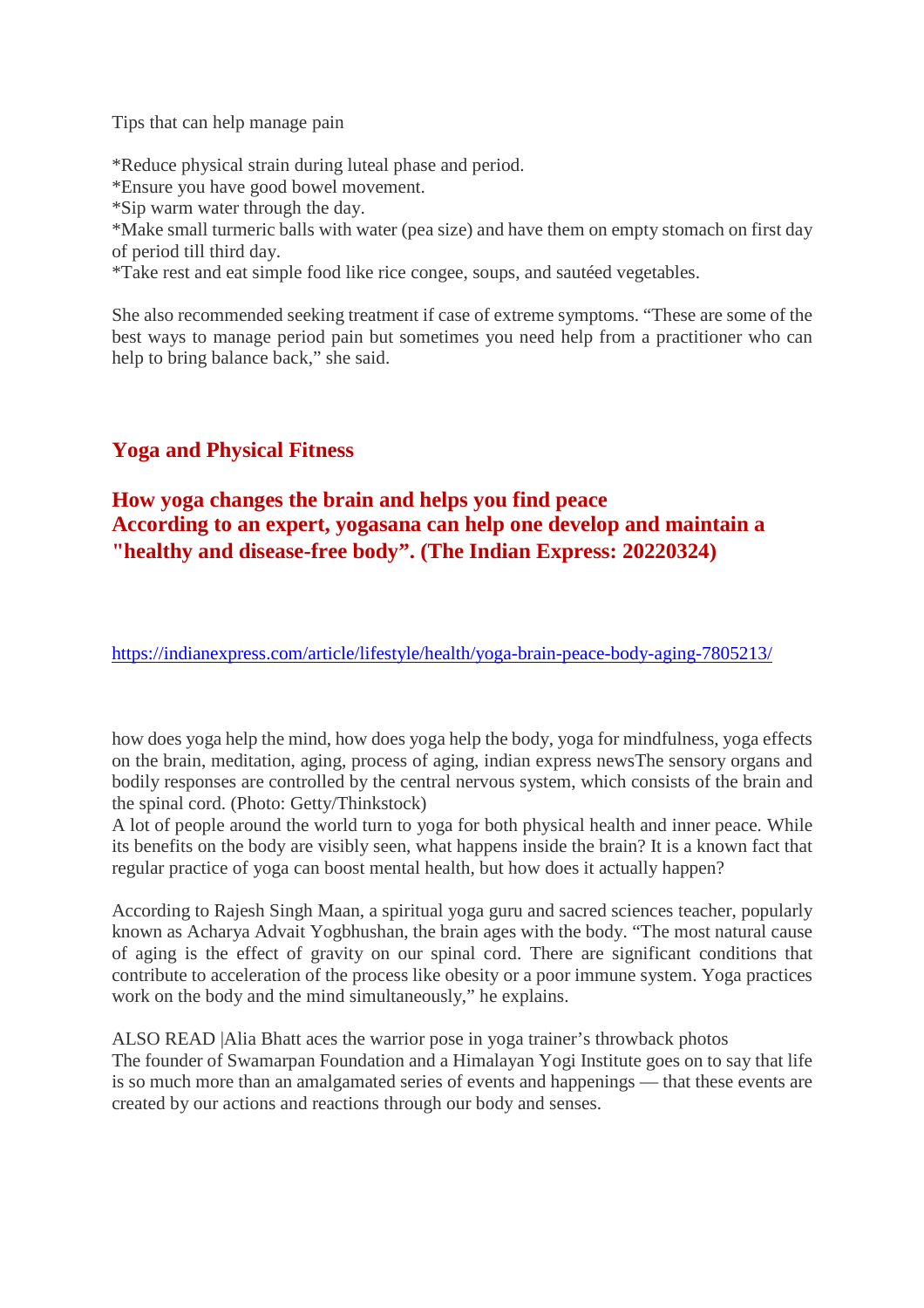"In a holistic approach, the unification of body, mind and soul is the ultimate stage of wellbeing, which is more about the awareness of these systems. As the mind and soul reside in the body, everything that it goes through creates an impact on them both.

"Yoga practices are not limited to physical practices and their benefits go beyond healing the body or mind. The very first principles of 'Ashtanga Yoga' lay out 'Yama and Niyamas' to be followed for a happy and prosperous life. They redefine and revive the core nature of a human and develop the quality of contentment within oneself," he explains.

ALSO READ |'These will truly make you feel like a brand new person': Simple stretches to 'fix your posture'

The expert also says yogasana can help one develop and maintain a "healthy and disease-free body".

"The sensory organs and bodily responses are controlled by the central nervous system, which consists of the brain and the spinal cord, and where neurons take messages through the spinal cord to the brain. Hence, the health of the spine and the spinal cord will reflect on the health of the brain and its thought process. Correct yogic practices have been effective to slow down the aging process and maintain a healthy immune system," he says, adding that yoga's acute and positive effects on cognitive mind have now also been assessed with MRI and CT scans.

#### **Vaccine (Dainik Bhasker: 20220324)**

https://epaper.bhaskar.com/detail/1232325/52904687001/mpcg/24032022/194/image/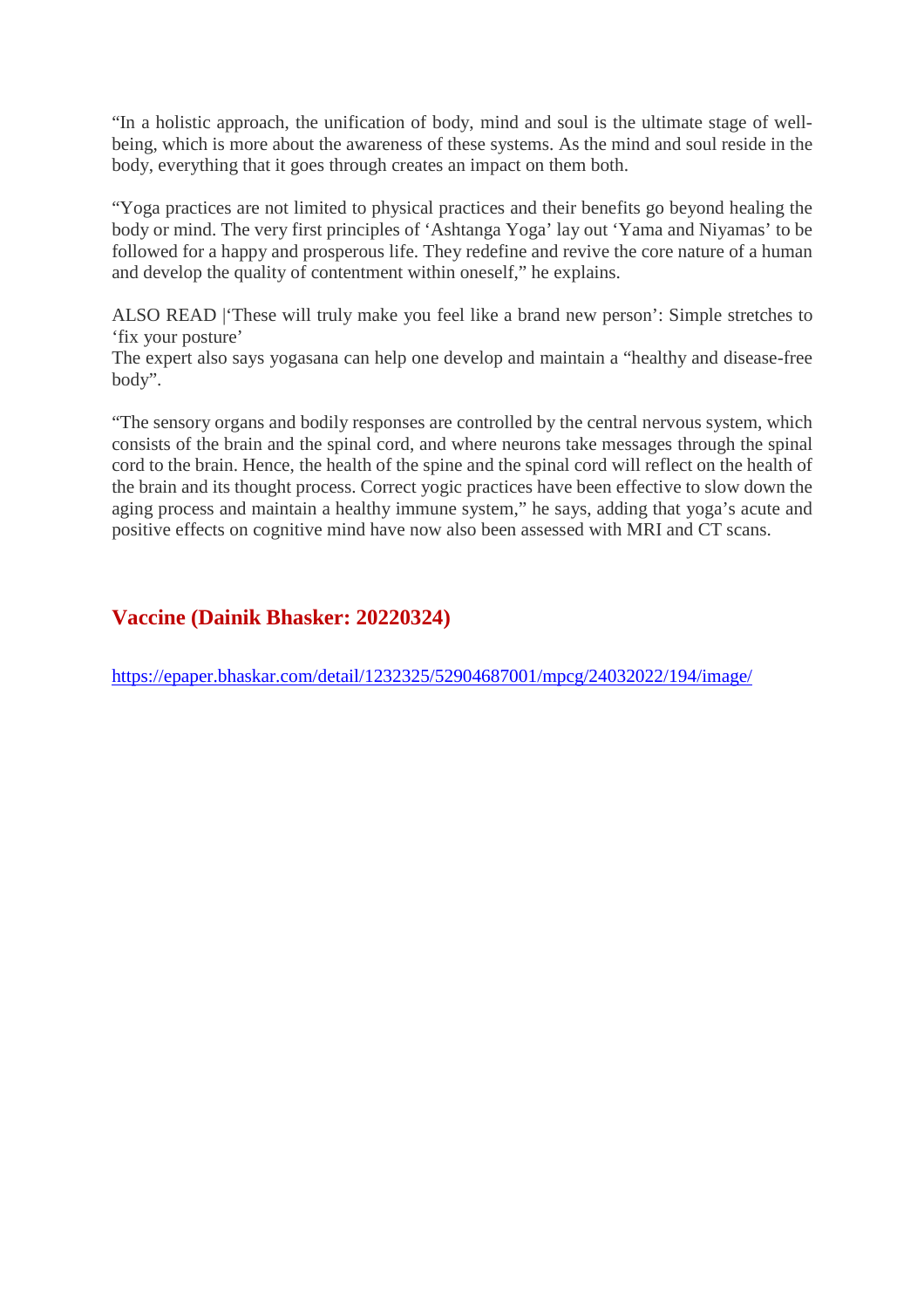# एक सप्ताह में 12+ के करीब एक लाख बच्चों ने ली वैक्सीन की पहली डोज

50000 42723 16 मार्च से शुरू 40000 हुआ अभियान 31194 30000 20000 15489 10000 3937 3907 2114  $00$ 

के भीतर ही यह आंकड़ा एक लाख के करीब पहुंच गया है और अगले कुछ दिनों में इसके तेजी से बढने की संभावना है।

बता दें कि 12 से 14 साल के बच्चों को हैदराबाद स्थिति बायोलॉजिकल-ई कंपनी की कोर्वेवक्स वैक्सीन ही लगाई जा रही है।

#### **Health Care Services (Dainik Bhasker: 20220324)**

**भास्कर न्यूज** | नई दिल्ली

दिल्ली के पैरंटस काफी समय से बच्चों के वैक्सीनेशन का इंतजार कर रहे थे। बीते

16 मार्च से 12 से 14 साल के बच्चों का

वैक्सीनेशन शुरु हो चुका है। पैरंटस उत्साह से बच्चों के वैक्सीनेशन के लिए आगे आ रहे है। यही वजह है कि महज एक सप्ताह में ही इस

आयु वर्ग के बच्चों के वैक्सीनेशन का आंकड़ा

एक लाख के करीब पहुंच गया है। कोविन ऐप

के मुताबिक दिल्ली में इस वक्त 12 से 14

साल के कुल 99364 बच्चों को वैक्सीन की

पहली डोज लग चुकी है। महज एक सप्ताह

https://epaper.bhaskar.com/detail/1232325/677005350453/mpcg/24032022/194/image/